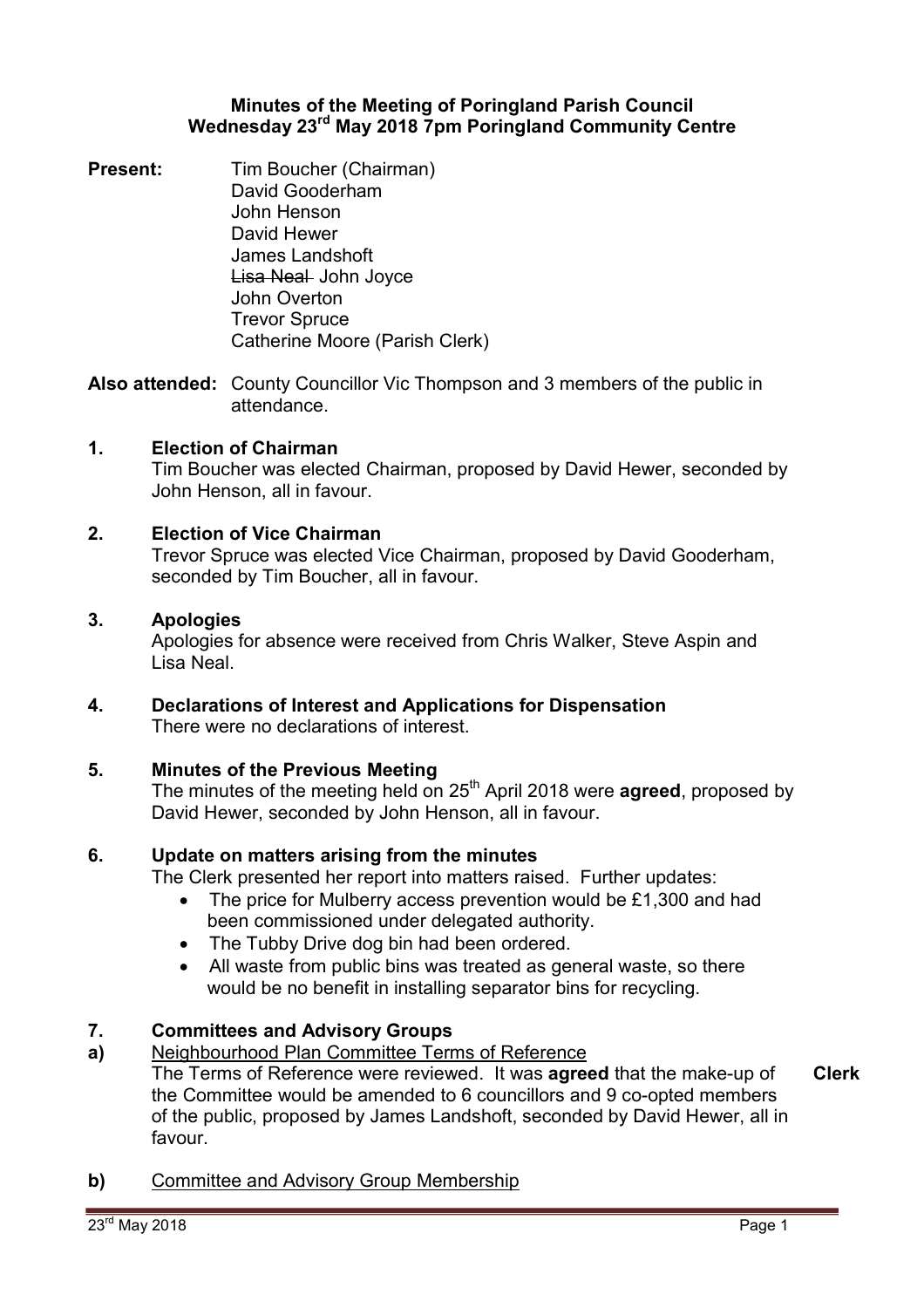The following changes were made to the memberships:

- John Joyce moved to Councillor representative on Neighbourhood Plan Committee
- Remove representative of Framingham Earl Parish Council from Facilities Strategic Advisory Group
- Trevor Spruce to replace David Gooderham as ex-officio Vice Chairman, and John Joyce to replace Trevor Spruce on HR Advisory **Group**
- James Landshoft to replace David Gooderham on the Six Strategic Group

Proposed by John Henson, seconded by James Landshoft, all in favour.

# **8. Report from the Chairman**

The Chairman reported that the transfer of land from Norfolk Homes was expected in July, as earth was being moved around the site.

# **9. Public Participation**

*Standing orders were suspended to allow the County Councillor, District Councillors and members of the public to speak, proposed by John Henson, seconded by James Landshoft, all in favour.* 

# **a)** District Councillors

John Overton reported that a group had met with David Wilson Homes (DWH) on site at Phase 2 and issues had been raised and discussed. Trinity would be cleaning ditches and maintaining the lagoons and hydrobrakes. The system had stood up to extreme rainfall. The piling related to 49 properties, and was resulting in a £1M overspend. John did discuss residents issues from Phase 1 and the developers have attempted to make contact. This was an HBC issue, not a local authority issue.

The issues in Caistor Lane would be addressed once Phase 1 was complete. DWH would be looking into the issue of the misaligned fence, as well as the tree line issue. A fence preventing through-access had been erected at Clearview Drive.

# **b)** County Councillor

Vic Thompson had circulated his report.

# **c)** Public Participation

A member of the public noted that his queries relating to Norfolk Homes had not been answered. It was confirmed that the vehicle activated sign had been installed, the 20mph zone in Shotesham Road would be installed in the coming weeks, and that the spine road would be opened once operations on the site allowed.

He asked when the 20mph repeaters would be installed on Shotesham Road – Clerk to enquire.

He asked when the redesigned pavement would be completed – Clerk to enquire.

**Clerk Clerk**

He asked whether the replacement fencing at Rosebery Park had been through planning permission. It was confirmed that this discharge of condition application had been approved under application number 2018/0828. He suggested that the Council should look at confidential options on Gmail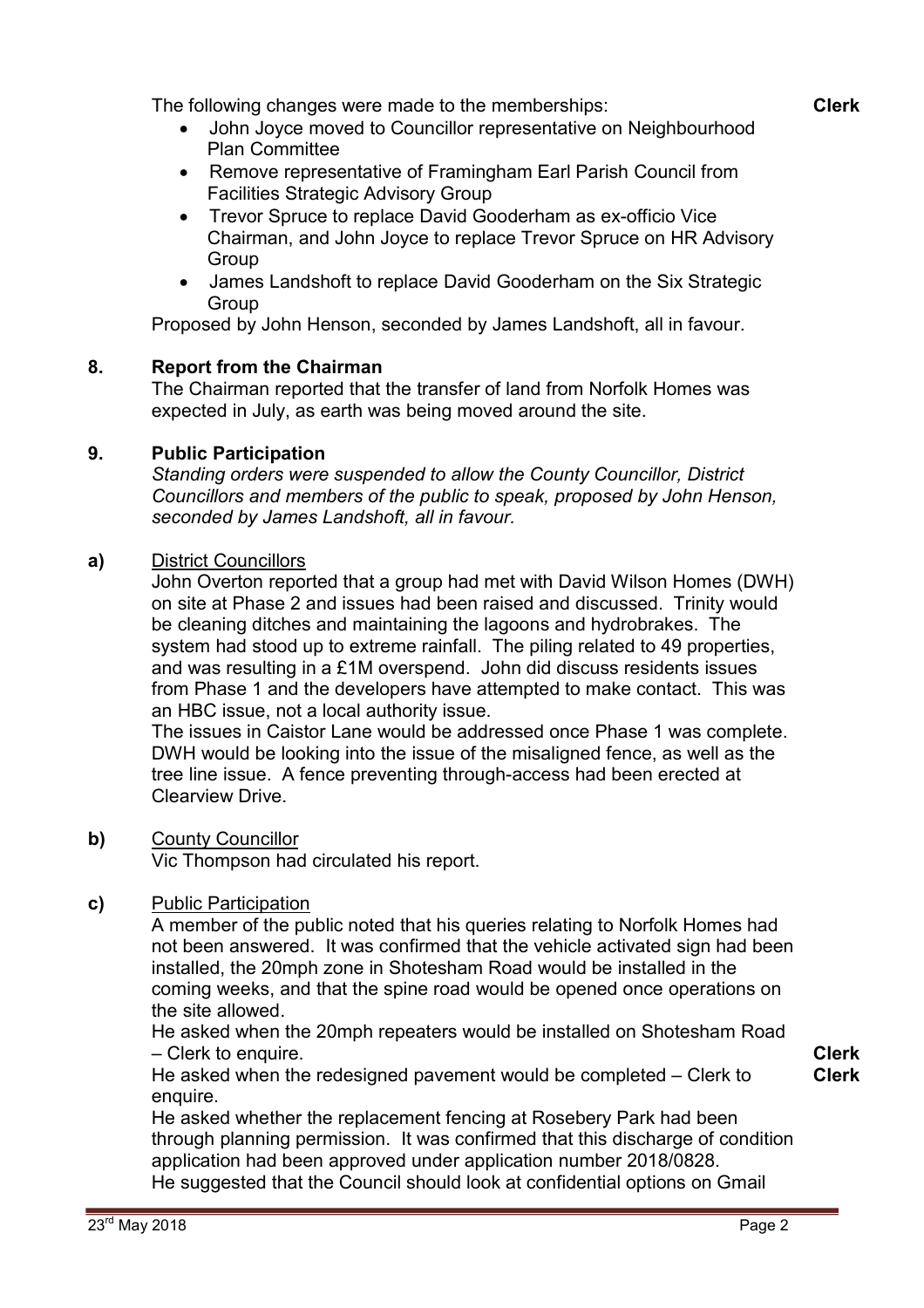accounts, preventing emails from being forwarded.

A member of the public raised concerns about the raised kerb on the new cycleway which presented a trip hazard. The Clerk was asked to enquire. A query was raised regarding the maintenance strip at the David Wilson Homes site, noting that this buffered the Norwich Road properties. It was confirmed that this was a result of the Parish Council objecting to the original plans. **Clerk**

A complaint was raised regarding a large area of grass verge being left uncut, the Clerk was asked to check whether this was one of the areas instructed to be left due to daffodil bulbs.

**Clerk**

*Standing orders were reinstated.* 

#### **10. Planning**

**a)**  Applications Received

**i)**  2018/0878 14 Boundary Way: Ground floor kitchen extension, first floor bedroom extension with balcony and internal alterations.

Trevor Spruce had viewed the plans and visited the site. There were concerns regarding the balcony, and the extent to which it would overlook neighbouring properties.

It was **agreed** to make no comments, proposed by Trevor Spruce, seconded by James Landshoft, all in favour. **Clerk**

**ii)** 2018/0986 Casa Florenza, Bungay Road: Two storey rear extension to dwelling and front boundary wall.

Chris Walker had viewed the plans and visited the site, sending in his comments for the meeting. It was felt that the two metre wall at the front of the property was too high and would dominate the street scene. It was felt that this should be no more than 1.2 metres high to be in keeping with the area.

It was **agreed** to recommend refusal, proposed by John Henson, seconded by David Hewer, all in favour. **Clerk**

- **b)** Planning Decisions
- **i)**  2016/1627 Land to the north of Heath Loke: Erection of 19 dwellings with access and all other matters reserved. **REFUSED**
- **ii)**  2017/2652 Land south of Burgate Lane: Outline application for the erection of up to 165 dwellings with public open space, landscaping and sustainable drainage. **REFUSED**
- **iii)**  2018/0640 41 Howe Lane: Demolition of existing conservatory and erection of rear extension. **APPROVED**
- **iv)**  2018/0748 Land west of Norwich Road and south of Caistor Lane: T66 – Oak tree to the side of footpath link – Minor deadwooding, remove the northern lower lateral, trim back the branches to the northern aspect clear of overhead lines by no more than three metres, remove ivy from the trunk. Fell the small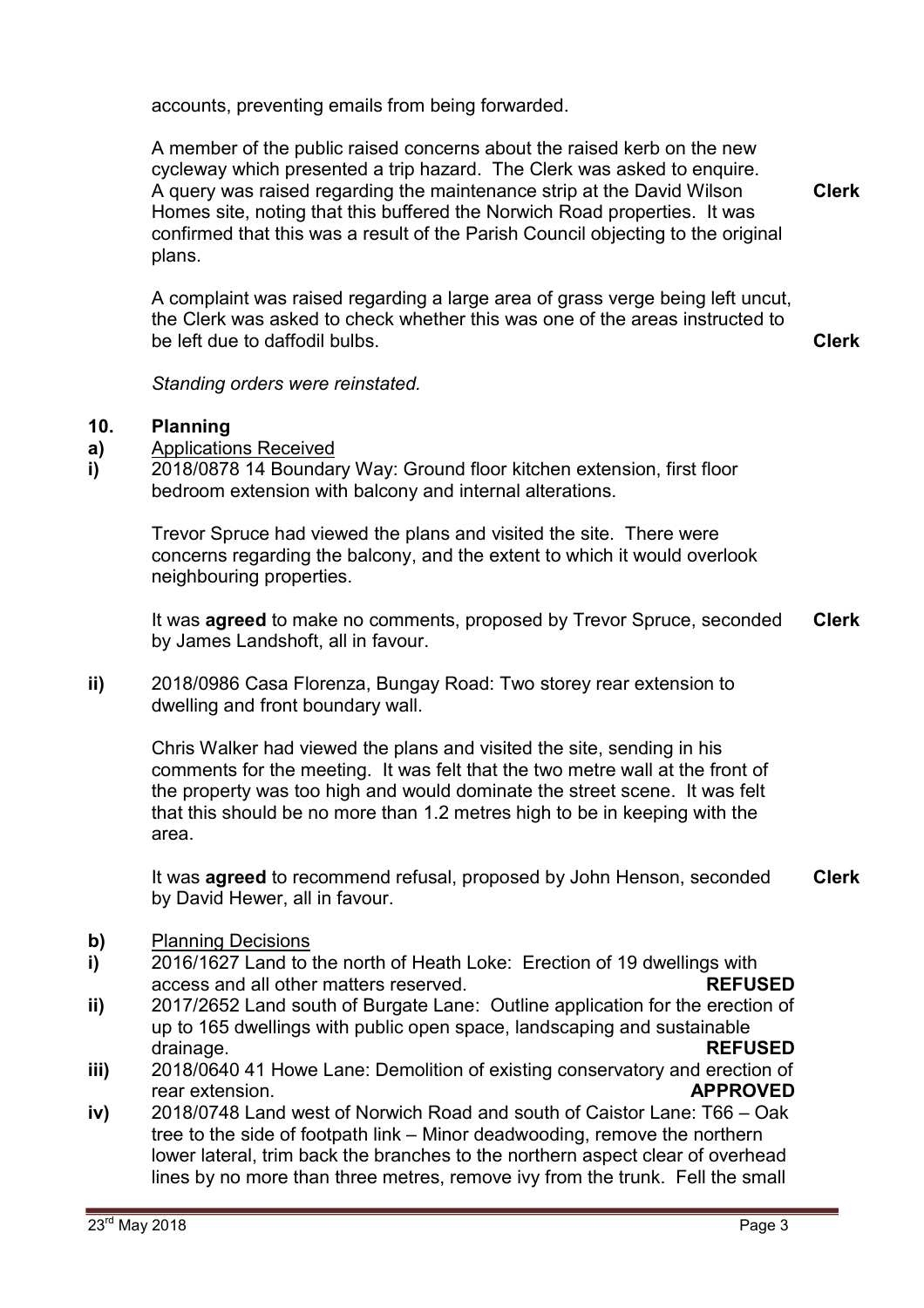Ilex at the base of the tree (condition 20 of 2013/1986/O). **APPROVED**

# 2018/0784 15 The Footpath: Erection of gate. **APPROVED**

- **v) vi)**  2018/0791 Evangelical Free Church, Carr Lane: Non-material amendment to permission 2017/0047 – change to brick type and gutters. **APPROVED**
- **vii)**  2018/828 Land north of Shotesham Road: Discharge of condition 15 – hard and soft landscaping of permission 2011/0476. **APPROVED**
- **viii)**  2018/0993 21 Clearview Drive: Discharge of condition 4 from planning consent 2018/0264 – External materials. **APPROVED**

#### **11. Correspondence and Consultations**

Resident Parking Schemes The consultation from South Norfolk Council was presented. It was **agreed**  that this would not be required for any areas in Poringland.

**b)** Draft Guidelines for Recreational Provision The consultation from South Norfolk Council was presented. There were no further comments made.

#### **12. Finance**

**a)** 

**a)**  Receipts, Payments, and Bank Reconciliation The receipts, payments and bank reconciliation for April 2018 were presented and **noted**.

# **b)** Accounts for Payment

It was **agreed** to pay the following accounts, proposed by James Landshoft, seconded by David Gooderham, all in favour.

| <b>Staff Salaries</b>        | £6,249.09                                                                                                        |
|------------------------------|------------------------------------------------------------------------------------------------------------------|
| <b>PAYE &amp; NIC</b>        | £2,142.42                                                                                                        |
| Superannuation               | £2,206.24                                                                                                        |
| <b>Councillor Mileage</b>    | £18.00                                                                                                           |
| Telephone and Broadband      | £45.71                                                                                                           |
| <b>Internal Audit</b>        | £504.00                                                                                                          |
| <b>Allotment Training</b>    | £162.00                                                                                                          |
| <b>Summer Conference</b>     | £148.50                                                                                                          |
| Printing                     | £51.89                                                                                                           |
| Hosted IT                    | £217.62                                                                                                          |
| <b>CC Electricity</b>        | £1,613.61                                                                                                        |
| <b>Police Shed Lease</b>     | £240.00                                                                                                          |
| <b>Electrical Repair</b>     | £255.19                                                                                                          |
| <b>Relief Caretaking</b>     | £883.91                                                                                                          |
| <b>Card Machine Charges</b>  | £0.41                                                                                                            |
| Event Fee                    | £150.00                                                                                                          |
| <b>Event Expenses</b>        | £11.36                                                                                                           |
|                              | £275.00                                                                                                          |
| <b>Play Equipment Repair</b> | £3,722.47                                                                                                        |
|                              | £191.66                                                                                                          |
|                              | £276.00                                                                                                          |
| Various                      | £859.91                                                                                                          |
| <b>Grounds Maintenance</b>   | £945.00                                                                                                          |
|                              | £870.22                                                                                                          |
|                              | <b>Event Deposit</b><br><b>Grounds Maintenance</b><br>Grounds Maintenance - Extras<br><b>Grounds Maintenance</b> |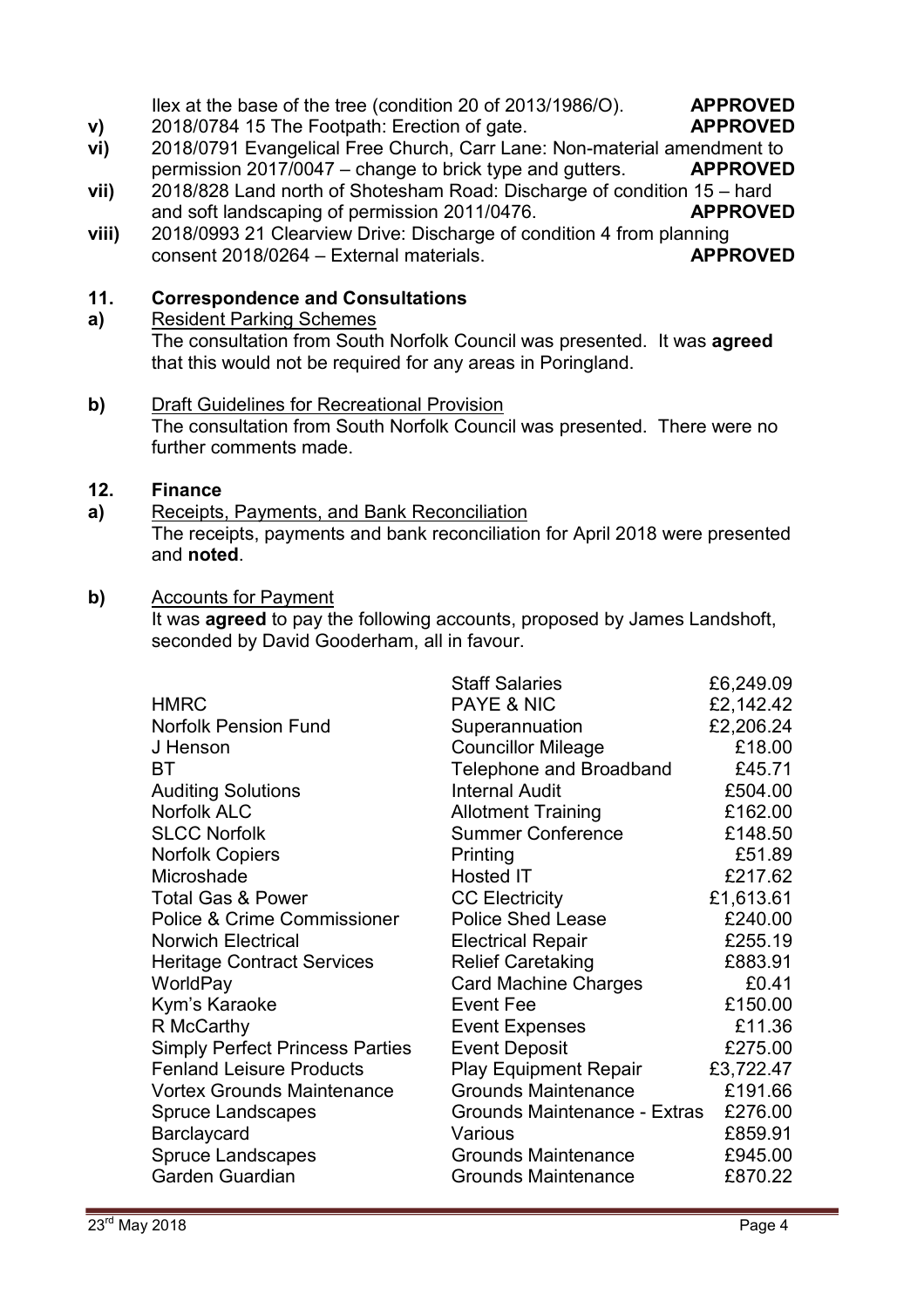| Veolia                            | Waste                            | £74.23  |
|-----------------------------------|----------------------------------|---------|
| <b>Rialtas Business Solutions</b> | <b>Year End Accounts Closure</b> | £300.00 |
| <b>Hollinger Print</b>            | <b>Newsletter Printing</b>       | £141.00 |
| C Moore                           | Mileage                          | £28.88  |
| <b>Fairy Tale Party Packages</b>  | Fete Character Appearance        | £130.00 |
| R McCarthy                        | Mileage                          | £34.74  |
| <b>PHS Group</b>                  | <b>Hygiene Bins</b>              | £217.44 |
| C Moore                           | Petty Cash Top Up                | £55.52  |

#### **c)** Fidelity Investment Valuation The statement was **noted.**

### **d)** Reinvestment of Hampshire Trust Bond

It was **agreed** to reinvest the Hampshire Trust into a one year bond, proposed **Clerk** by David Gooderham, seconded by James Landshoft, all in favour.

### **e)** Investments

A report on the current cash position was presented by the Clerk. It was **agreed** to:

- Invest £85,000 in Charity Bank instant access immediately.
- Invest £50,000 in United Trust 100 Day Notice account immediately.
- Invest £40,000 in CCLA once the money from Rosebery Park was received.
- Invest £60,000 in Santander 1 year bond once the money from Rosebery Park was received.
- Move money into Nationwide from Norfolk Homes CLP and autumn 2018 CIL when received.

Proposed by David Hewer, seconded by John Joyce, all in favour.

**f)** Report from Internal Auditor

The report from the internal auditor was presented. It was **noted** that the precept figure for 2018/19 was £150,922.12. It was **noted** that the Chairman was required to initial each page of the minutes, and that the Chairman of the Finance and Governance Advisory Group should check the bank statements on a quarterly basis. It was **noted** that the signatories authorising the release of BACS payments should check and initial the invoices.

#### **g)** Review of Internal Controls

The Clerk presented the review of internal controls which was **agreed**, proposed by David Gooderham, seconded by David Hewer, all in favour.

- **h)** Annual Governance Statement The annual governance statement was **approved**, proposed by Trevor Spruce, seconded by David Hewer, all in favour.
- **i)** Annual Accounting Statement The annual accounting statement was **approved**, proposed by James Landshoft, seconded by David Hewer, all in favour.

#### **13. Committees and Advisory Groups**

**a)**  Neighbourhood Plan Committee **Clerk**

**Clerk**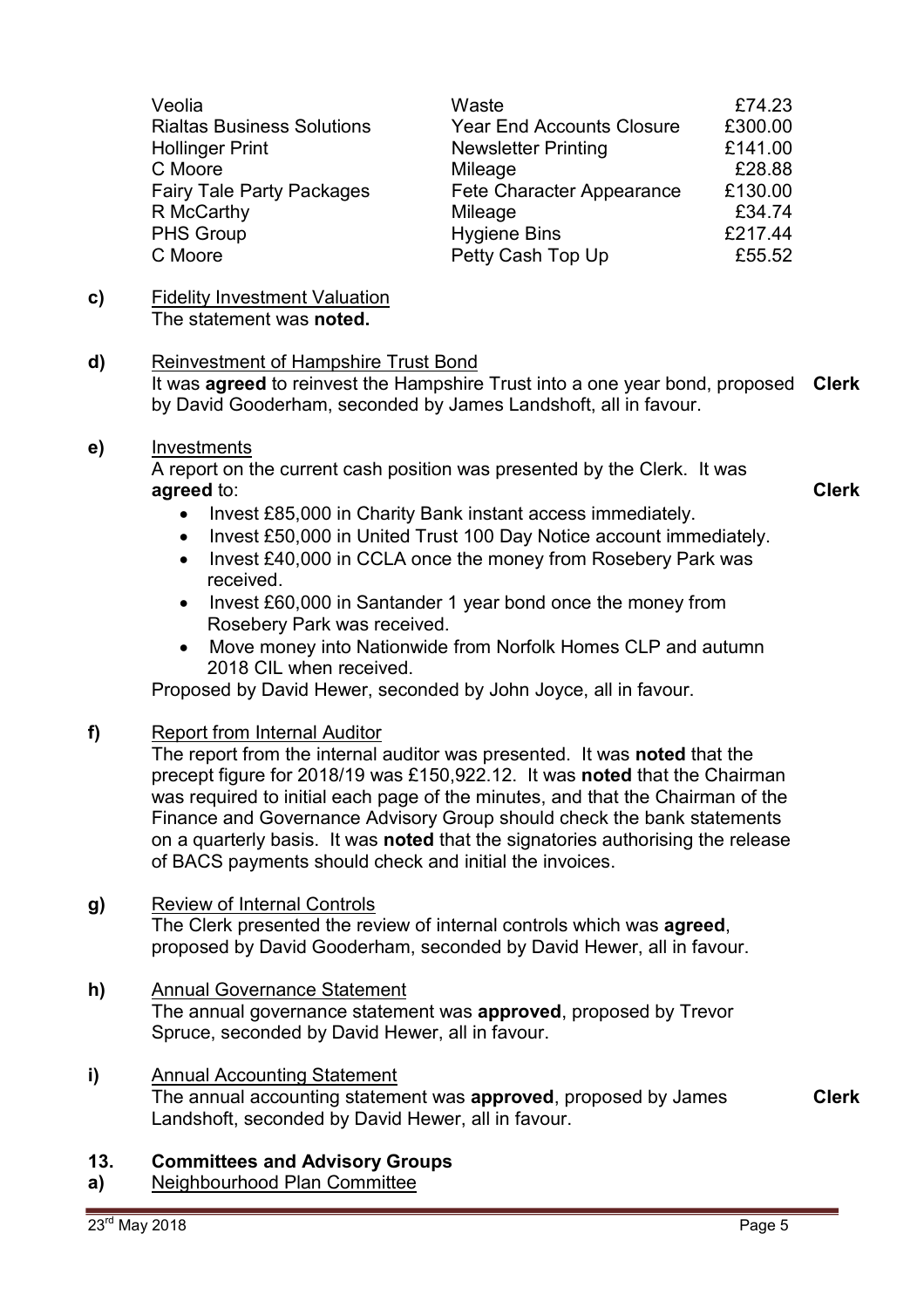The report of the meeting was **noted**. John Henson noted that a subcommittee had looked at draft policies which had been a productive discussion. The consultant would be drafting policies for further review. An invitation from South Norfolk Council to join a community led planning workshop series was highlighted. It was **agreed** that John Joyce and John Hodgson would be put forward for this, with Trevor Spruce nominated if a third place became available, **Clerk**

#### **14. General Data Protection Regulation**

#### **a)**  Risk Assessment

The GDPR risk assessment was presented and **approved**, proposed by James Landshoft, seconded by David Gooderham, all in favour. The Clerk was asked to ensure that risk scores were included in the assessment **Clerk**

### **b)** Privacy Notices

The GDPR privacy notice was presented and **approved**, proposed by James Landshoft, seconded by David Gooderham, all in favour. **Clerk**

### **c)** GDPR Preparation

The Clerk's report into the preparations for GDPR was **noted**.

*County Councillor Vic Thompson joined the meeting and was invited to give his report.* 

Norfolk County Council had elected a new leader following the resignation of Cliff Jordan. The NDR Western Link consultation was open for comments. The NDR (Broadland Northway) was fully open. Hales roundabout had already seen its first collision. Various Trading Standards issues were highlighted. The web link was available for the mobile phone mapping, but this was a work in progress.

## **15. Other Matters**

## **a)** Complaints Policy

The Complaints Policy was **agreed** with no changes, proposed by David Gooderham, seconded by John Henson, all in favour. **Clerk**

## **b)** Community Centre Price Review

The price review was presented by David Gooderham. It was **agreed** to retain the prices but to remove the discount for Framingham Earl residents, proposed by James Landshoft, seconded by David Hewer, all in favour. **Asst Clerk**

## **c)** Event Proposal

A report from the Community Centre Manager was presented requesting permission to run two events: a Take That tribute night; and a swing cabaret night. It was noted that the events were in 18 months time, and that the Community Centre Manager was being encouraged to maximise the use of the Centre. It was noted that there would be a busy 12 months coming up with Parish Council projects and that the balance needed to be right with the role of supporting the Clerk. It was **agreed** to approve the two proposed events, proposed by David Gooderham, seconded by Trevor Spruce, all in favour.

**Asst Clerk**